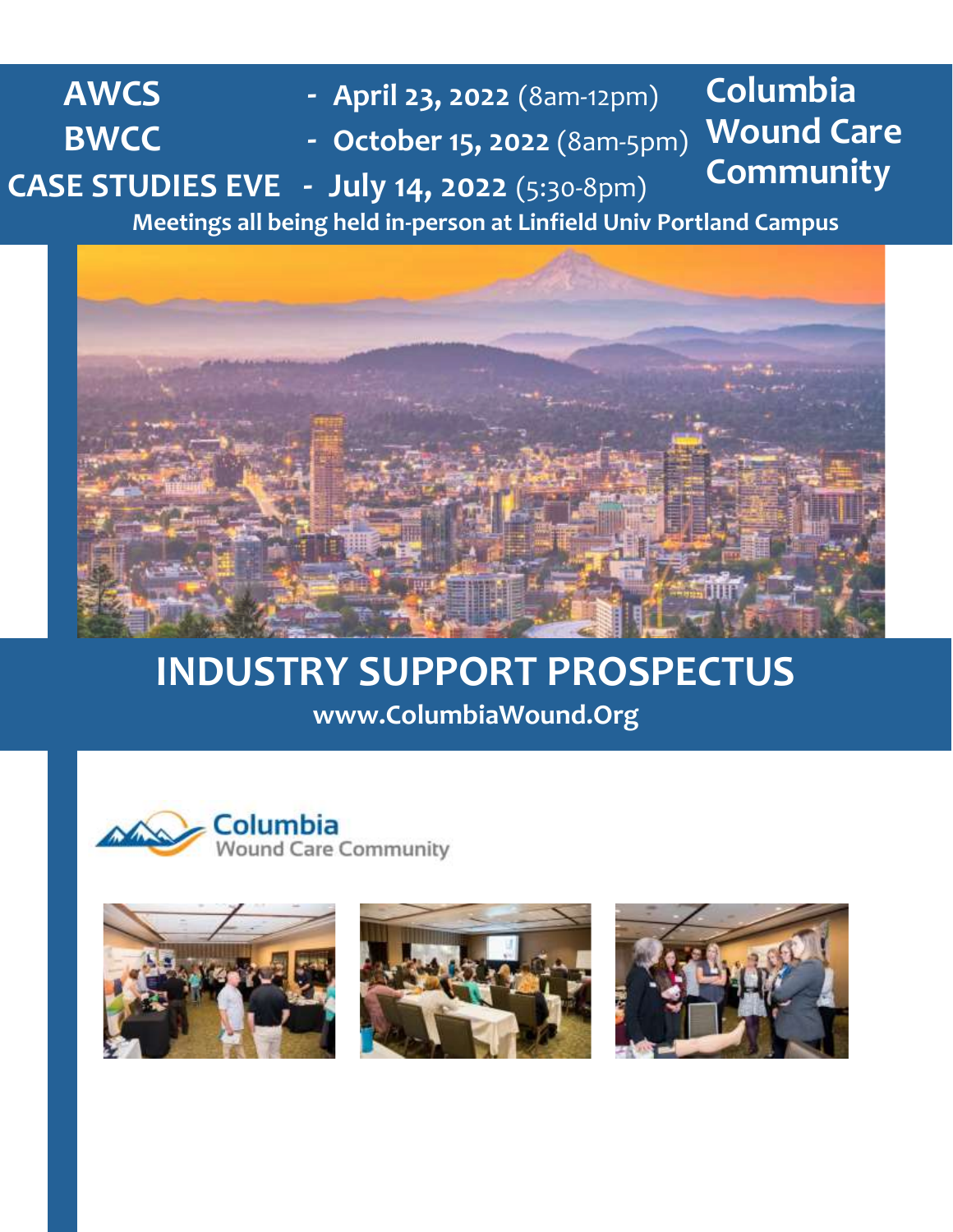Dear CWCC Industry Partners,

We would like to formally invite you to our 2022 educational offerings back IN PERSON. Our mission is to raise community awareness of scientific advances in wound care and to be a resource to wound care providers through education, consultation, and promotion of evidence-based, advanced wound care practice. As always, membership to this accredited community is free.

At each event we present new and topical information from wound care experts. Our Advanced Wound Care Symposium (AWCS) is open to health care providers, faculty, and students with an interest in wound medicine and hyperbaric medicine. The AWCS is how we deliver the latest in advanced wound care content in addition to our Basic Wound Care Course (BWCC). Our format encourages interaction with Q&A segments with speakers and the opportunity to network with colleagues. We are excited to be back to in-person meetings.

The Basic Wound Care Course (BWCC) is an orientation to wound care. It is directed at wound care providers of all backgrounds who desire a well-rounded overview of the major components of comprehensive wound assessment and treatment. Join us for didactic sessions and 2 hours of interactive virtual breakouts using wound care products. BWCC faculty represent the top wound care providers in the region. We offer up to 2 hours of exhibiting exposure during the BWCC to an ever-expanding audience of clinicians and trainees.

We would like to thank you all for your continued support of this great organization. We look forward to seeing you at our next meeting!

Sincerely, Victor Quijano, DPM President, Columbia Wound Care Community; Helen Christians, MOTL, WCC Past-President, Columbia Wound Care Community

# **About the CWCC**



#### **Our Vision**

We envision the highest level of wound care being available to people of the Pacific Northwest.

#### **Our History**

The Columbia Wound Care Community (CWCC), formerly Columbia Wound Care Consortium, is a group of physicians, nurses, and wound care specialists in Oregon and Washington who have joined together to promote the fields of wound medicine and hyperbaric medicine. Our members include inpatient and outpatient wound care providers from area hospitals. We share a philosophy of pooling resources and sharing information between local experts to benefit providers and those in need of specialized care of hard to heal wounds.

#### **Target Audience**

Wound care professionals practicing in the greater Portland / Vancouver metropolitan area. All topics address professional educational gaps identified through a survey of CWCC members.

#### **Attendance**

#### **AWCS: 100 – 125:**

55% Mid-Level and Allied Health Practitioners, 15% Advanced Practitioners and Physicians, 30% Students and Residents

#### **BWCC: 75 – 100:**

40% Mid-Level and Allied Health Practitioners, 15% Advanced Practitioners and Physicians, 45% Students and Residents

#### **Accreditation**

This program has applied for 2022 continuing education credits through the ACCME and ANCC, and the programs meet the requirements for the OR & WA Physical & Occupational Therapy licensing boards.

# **TERMS & CONDITIONS**

## **Payment**

A 50% deposit of the contracted rate should be forwarded with the Application. The balance must be paid in full by the Monday prior to the start of the applicable course, or the space will not be held without prior authorization from the Conference Coordinator. Applications will be considered on a space available basis. Checks should be made payable to the Columbia Wound Care Community and mailed with your application to: CWCC c/o Well Assembled Meetings 333 South State Street, V324 Lake Oswego, OR 97034 Ph: (503) 635-4761, Option 2

#### **Space Assignment**

Preference of space assignment will be given in the order in which applications are received and level of support. Exhibitors wishing to avoid assignment of space adjacent to a particular company should indicate that on their application. Careful consideration will be given to such requests. The CWCC reserves the right to alter the exhibit floor plan at any time.

#### **Cancellation Policy**

Cancellations received in writing to the Conference Coordinator at least 30 days prior to the start of the course will be subject to a 50% administrative fee. No refund is possible for cancellations received within 30 days of the course.

*\* For complete Terms & Conditions, please visit [https://columbiawound.org/sponsorship/.](https://columbiawound.org/sponsorship/)*